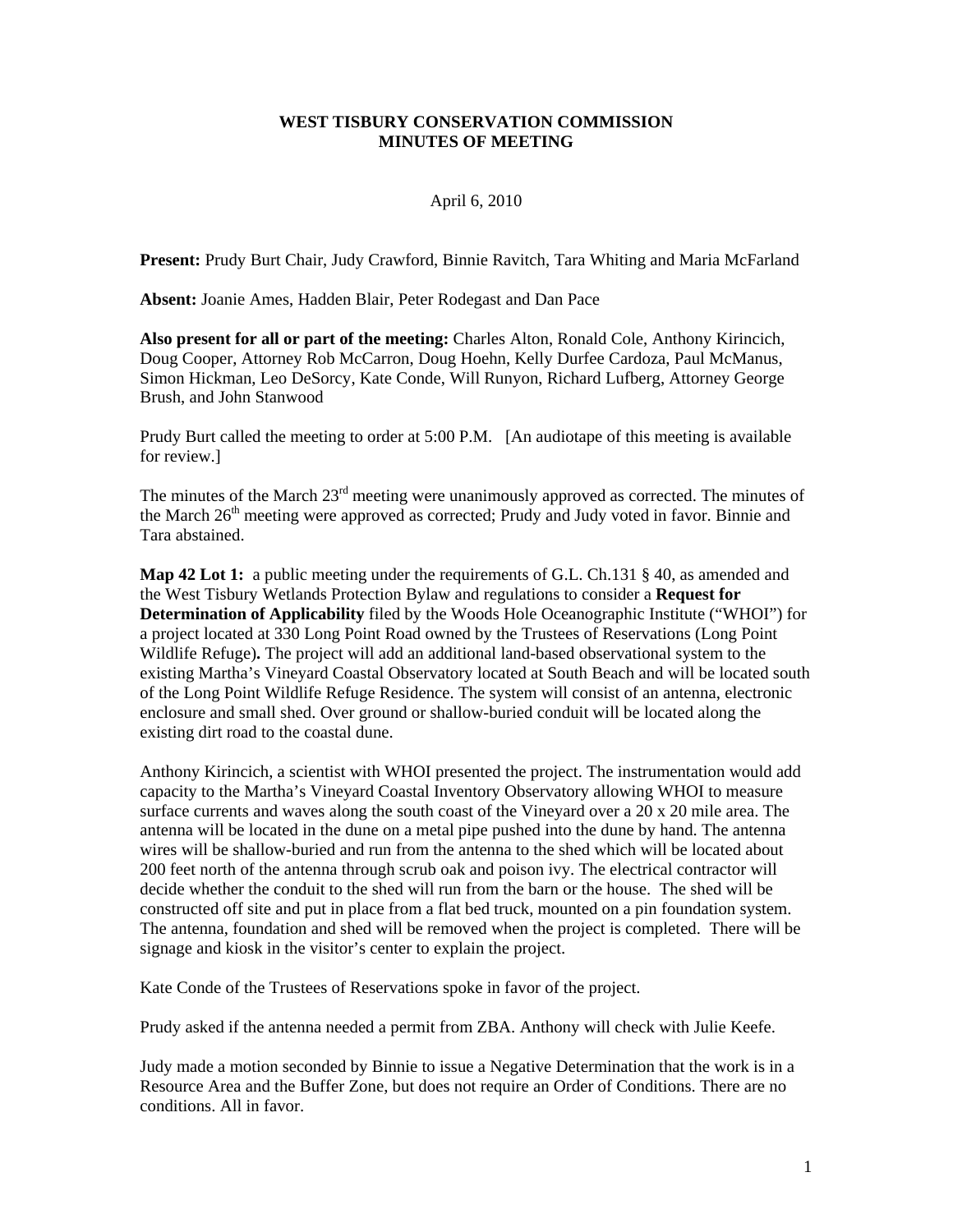**Map 3 Lots 73.1 & 73.2/ SE79-298:** a public hearing under the requirements of G.L. Ch.131 § 40, as amended and the West Tisbury Wetlands Protection Bylaw and regulations to consider a **Notice of Intent** filed by Cooper Environmental Services, LLC on behalf of the Alton Family Limited Partnership to construct a residential driveway within a 30 ft wide Right of Way over property located at 57 Lambert's Cove Road owned by Jeremy Biggs to access property owned by the Alton Family Limited Partnership at 55 Norton Farm Road**.** The proposed driveway will traverse approximately 700 feet within the Buffer Zone of a Bordering Vegetated Wetland.

Doug Cooper, the applicant's representative presented the project. Schofield Barbini & Hoehn did the survey work. Doug did the wetlands flagging. Rob McCarron is the Alton's attorney

Doug disagreed with the common thread of the opposition to a driveway in the proposed location. In his opinion, a driveway located in the proposed location will not have an impact on the hydrology of wells in the area. The amount of existing fill in the area between the two wetlands is about 50 feet long.

Mr. Alton, the property owner, gave the history of how this property came into his family and how the second access easement came into existence.

Issues discussed:

Location of easement through BVW Feasibility of access from Norton Farm Road Feasibility of using second Right of Way/Surveying work being done WPA allows filling up to 5,000 sq. ft. of BVW with replication or up to 500 sq. ft. without replication Local Bylaw: This work is in the first 25 feet of the Buffer Zone/waiver filed House and septic are outside of the Commission's jurisdiction

Public Comment:

Rob McCarron: Spoke about the negotiations with the Makonikey Beach and Road Association for use of Norton Farm Road. Rob asked if the second easement is feasible, is it a new application or an amendment to the current NOI? It could be an amendment.

Richard Lufberg: Spoke about the history of the Makonikey Beach and Road Trust. In order to amend the trust to allow the Alton's access from Norton Farm Road a two thirds vote is required.

George Brush: Attorney for Jeremy Biggs said his client would prefer the Alton's use the alternate easement.

Paul McManus: wetland scientist for Mr. Biggs said the project would impact wetlands, the BVW connection and that the wetlands may be vernal pools

Kelly Durfee Cardoza consultant to Mr. Biggs said the Commission needs more details on the construction methodology

Leo DeSorcy for himself and his parents who are also abutters spoke against the project

Will Runyon: opposed/change in hydrology/impact on wells